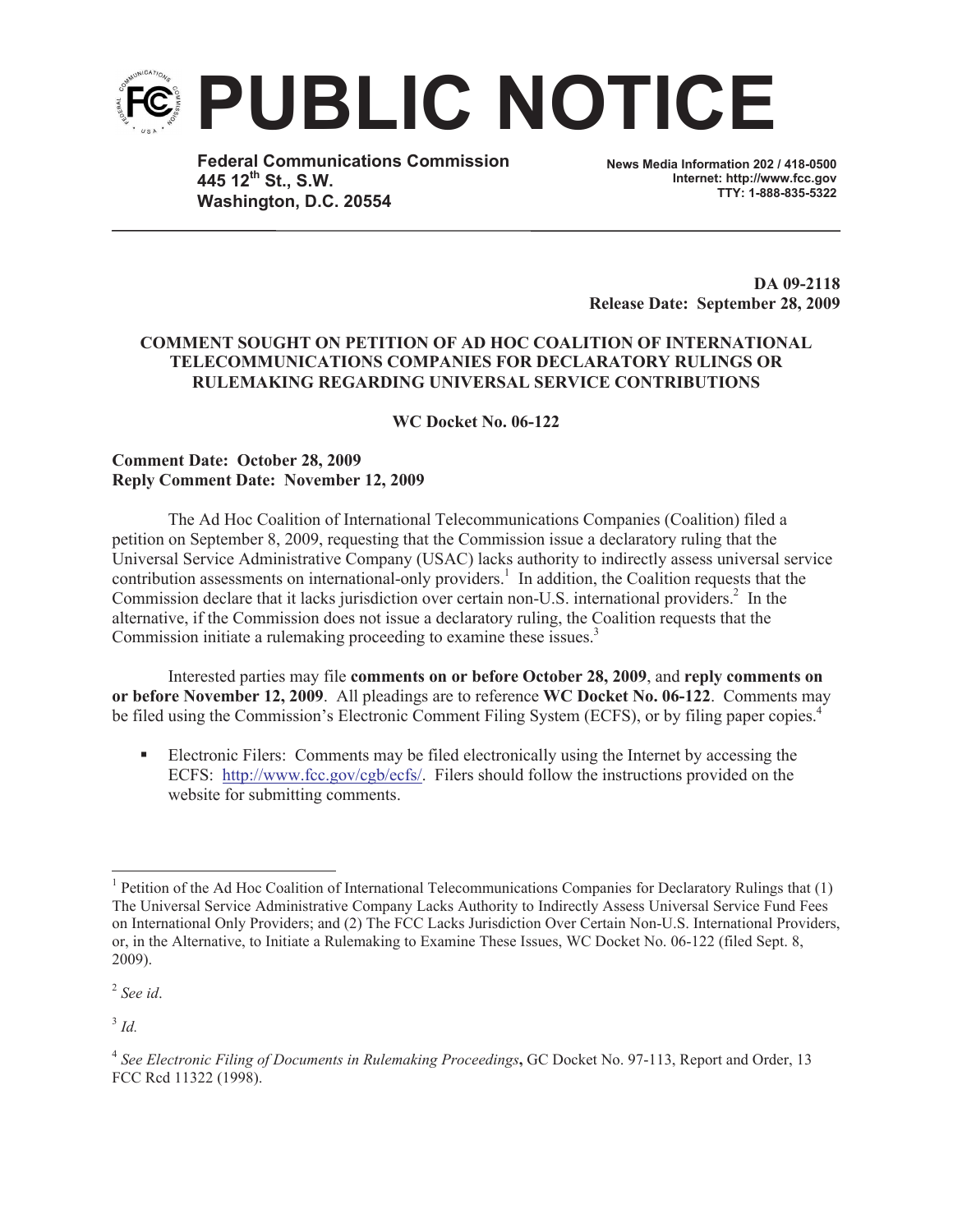- For ECFS filers, if multiple docket or rulemaking numbers appear in the caption of this proceeding, filers must transmit one electronic copy of the comments for each docket or rulemaking number referenced in the caption. In completing the transmittal screen, filers should include their full name, U.S. Postal Service mailing address, and the applicable docket or rulemaking number. Parties may also submit an electronic comment by Internet e-mail. To get filing instructions, filers should send an e-mail to  $ecfs@fcc.gov$ , and include the following words in the body of the message, "get form." A sample form and directions will be sent in response.
- Paper Filers: Parties who choose to file by paper must file an original and four copies of each filing. If more than one docket or rulemaking number appears in the caption of this proceeding, filers must submit two additional copies for each additional docket or rulemaking number.

Filings can be sent by hand or messenger delivery, by commercial overnight courier, or by firstclass or overnight U.S. Postal Service mail (although we continue to experience delays in receiving U.S. Postal Service mail). All filings must be addressed to the Commission's Secretary, Office of the Secretary, Federal Communications Commission.

The Commission's contractor will receive hand-delivered or messenger-delivered paper filings for the Commission's Secretary at 236 Massachusetts Avenue, N.E., Suite 110, Washington, D.C. 20002. The filing hours at this location are 8:00 a.m. to 7:00 p.m. All hand deliveries must be held together with rubber bands or fasteners. Any envelopes must be disposed of before entering the building. Commercial overnight mail (other than U.S. Postal Service Express Mail and Priority Mail) must be sent to 9300 East Hampton Drive, Capitol Heights, MD 20743. U.S. Postal Service first-class, Express, and Priority mail should be addressed to 445 12th Street, S.W., Washington D.C. 20554.

People with Disabilities: To request materials in accessible formats for people with disabilities (Braille, large print, electronic files, audio format), send an e-mail to  $\frac{fcc504@fcc.gov}{c}$  or call the Consumer & Governmental Affairs Bureau at (202) 418-0530 (voice), (202) 418-0432 (tty).

## **In addition, one copy of each pleading must be sent to each of the following:**

- (1) The Commission's duplicating contractor, Best Copy and Printing, Inc., 445 12th Street, S.W., Room CY-B402, Washington, D.C. 20554, www.bcpiweb.com; phone: (202) 488-5300 fax: (202) 488- 5563;
- (2) Cindy Spiers, Telecommunications Access Policy Division, Wireline Competition Bureau, 445 12th Street, S.W., Room 5-B432, Washington, D.C. 20554; e-mail: Cindy.Spiers@fcc.gov; and
- (3) Antoinette Stevens, Telecommunications Access Policy Division, Wireline Competition Bureau, 445 12th Street, S.W., Room 5-B521, Washington, D.C. 20554; e-mail: Antoinette.Stevens@fcc.gov.

Filings and comments are also available for public inspection and copying during regular business hours at the FCC Reference Information Center, Portals II, 445 12th Street, S.W., Room CY-A257, Washington, D.C. 20554. They may also be purchased from the Commission's duplicating contractor, Best Copy and Printing, Inc., Portals II, 445 12th Street, S.W., Room CY-B402, Washington, D.C. 20554, telephone: (202) 488-5300, fax: (202) 488-5563, or via e-mail www.bcpiweb.com.